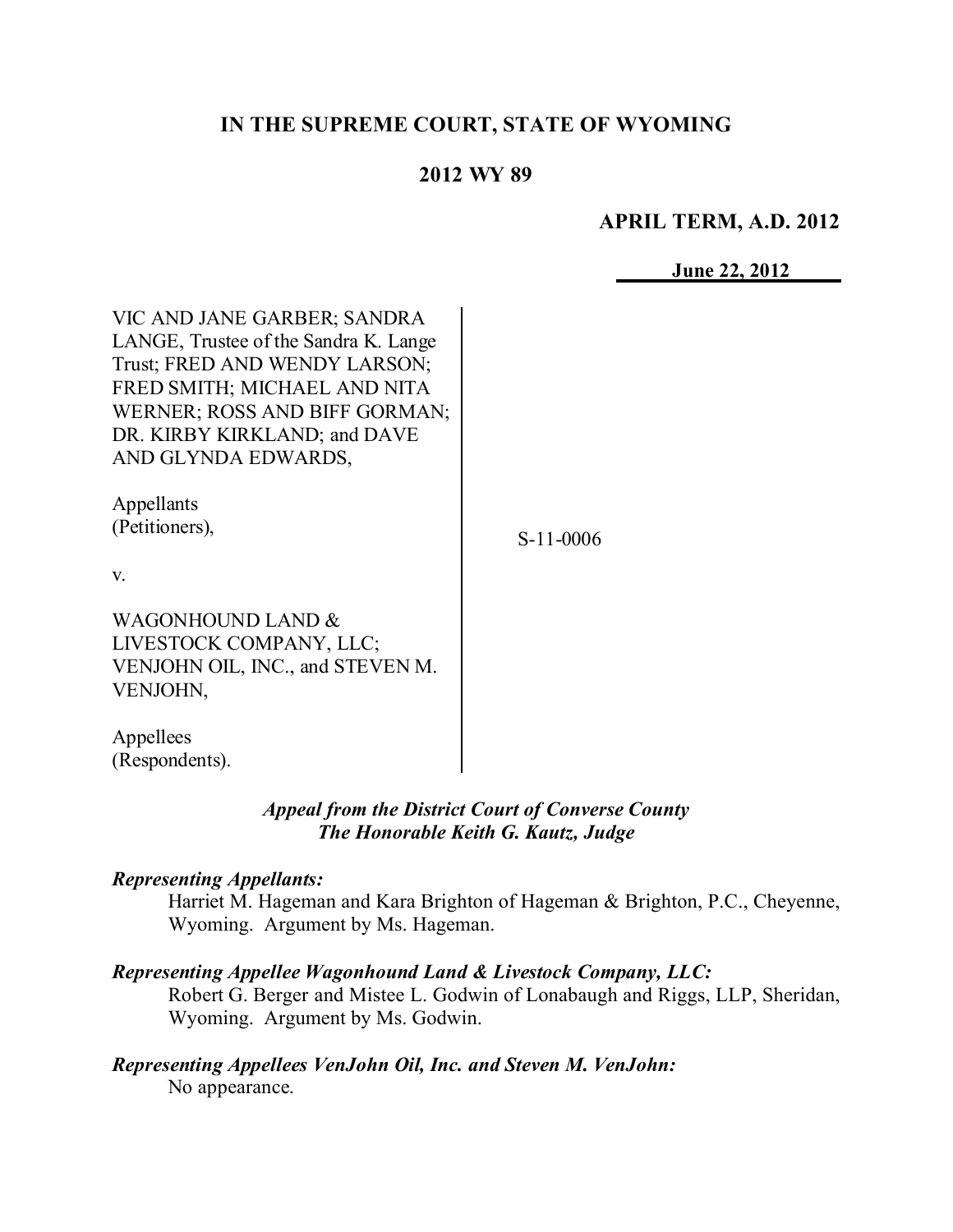*Before KITE, C.J., and GOLDEN, HILL, and BURKE, JJ., and STEBNER, D.J., Retired.*

**NOTICE: This opinion is subject to formal revision before publication in Pacific Reporter Third. Readers are requested to notify the Clerk of the Supreme Court, Supreme Court Building, Cheyenne, Wyoming 82002, of any typographical or other formal errors so that correction may be made before final publication in the permanent volume.**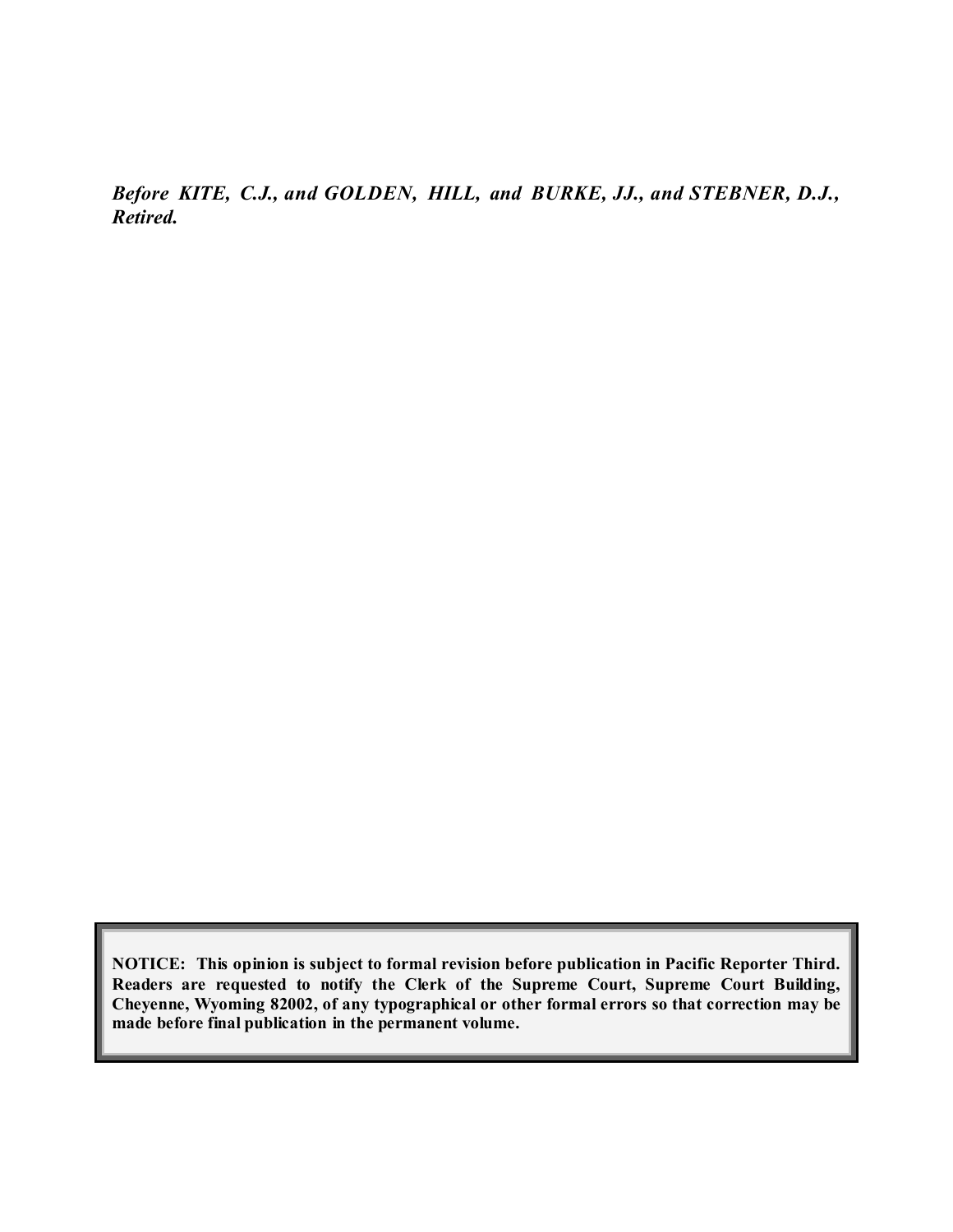# **KITE, Chief Justice.**

[¶1] Wagonhound Land and Livestock Company, LLC (Wagonhound), VenJohn Oil, Inc., and Steven M. VenJohn (VenJohn) (collectively Applicants) filed a petition with the Wyoming State Board of Control (Board) seeking to change the place of use, point of diversion and means of conveyance for water appropriations attached to 174.8 acres. VenJohn owned the appropriations from the North Platte River and requested that the point of diversion and place of use of the rights be moved upstream to Wagonhound's land. Vic and Jane Garber, et al. (Objectors), who were intervening water right holders, objected to the petition, and the Board held a contested case hearing. The Board granted the Applicants' petition but reduced the transferred rights to 152.5 acres.

[¶2] The Objectors petitioned the district court for review of the Board's decision, and that court affirmed. They then appealed to this Court. We conclude that the Board's decision is supported by substantial evidence and is consistent with the law; consequently, we affirm.

#### **ISSUES**

[¶3] The Objectors present the following issues on appeal:

1. Whether the final decision of the Board of Control was supported by substantial evidence in the record. 2. Whether the final decision of the Board of Control was in violation of Wyo. Stat. § 41-3-104. 3. Whether the final decision of the Board of Control was in violation of Wyo. Stat. § 41-3-114.

The Applicants articulate a single issue:  $1$ 

 $\overline{a}$ 

I. Whether the decision of the Board of Control to grant in part and deny in part the Petition was supported by substantial evidence, and was not arbitrary, capricious, an

<sup>&</sup>lt;sup>1</sup> The Applicants argued in the district court that the Objectors did not have standing to appeal the Board's decision because their alleged injuries from the requests in the petition were speculative. The Applicants, however, do not squarely present that argument on appeal to this Court. At any rate, we conclude that the Objectors have standing to appeal under Wyo. Stat. Ann. § 16-3-114(a) as they were "aggrieved or adversely affected in fact by a final decision of an agency in a contested case." Stated simply, the Objectors' interest is clearly shown by the fact that the Board accepted, to some extent, their argument that the intervening water right owners would be injured by a full transfer of VenJohn's water rights to Wagonhound. The Objectors' claim that the Board should have ordered additional reductions of the transferred water right confirms that they were adversely affected by its decision.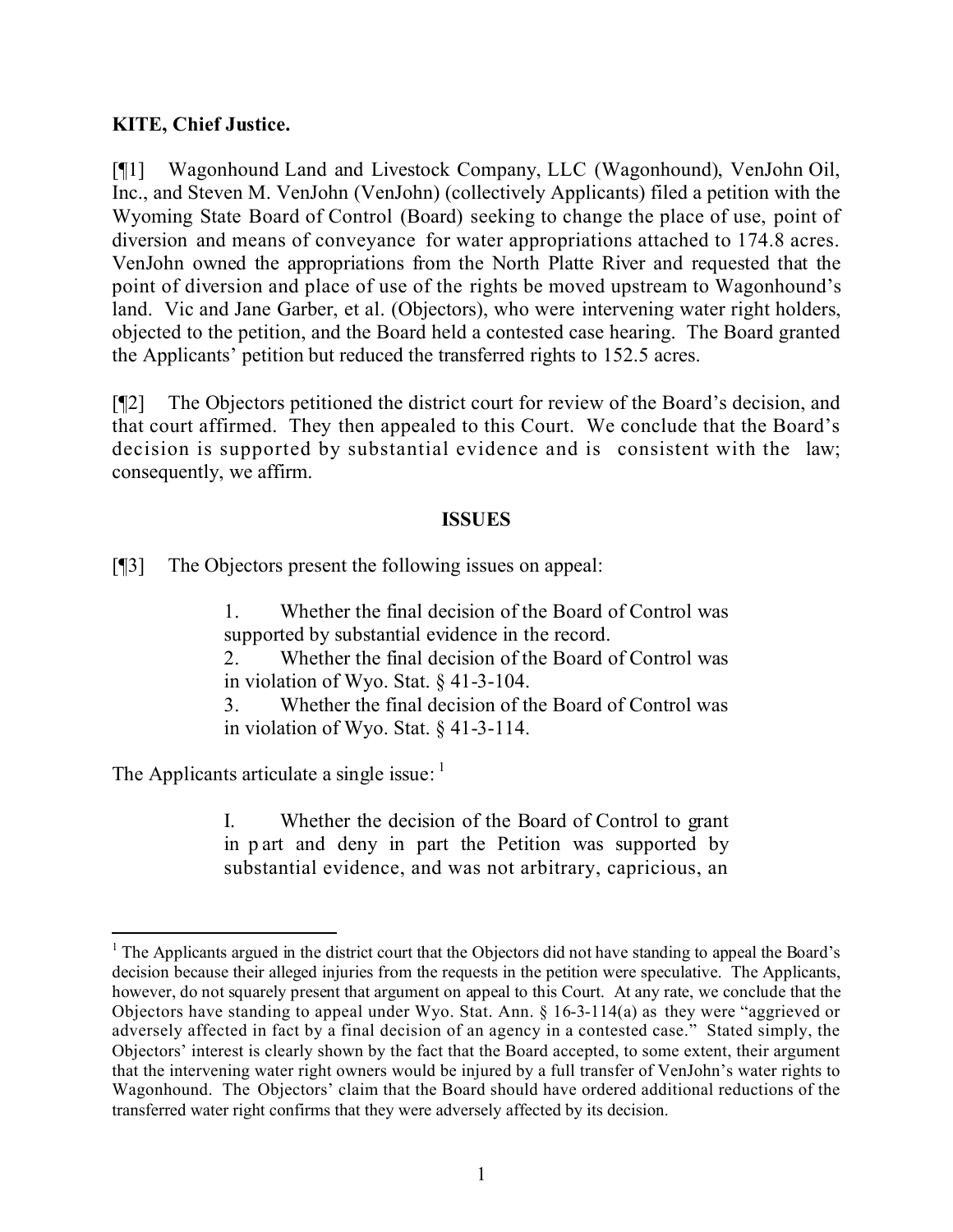abuse of discretion or contrary to law, in accordance with Wyo. Stat. § 16-3-114(c).

# **FACTS**

[¶4] On October 4, 2007, Wagonhound and VenJohn filed a petition with the Board seeking to change the place of use, point of diversion and means of conveyance of water appropriations attached to 174.8 acres. The petition requested the transfer of VenJohn's water rights approximately thirty miles upstream from his land near Orin Junction to lands owned by Wagonhound northwest of Douglas, Wyoming. The Applicants proposed that additional water rights owned by Wagonhound be combined with the VenJohn rights to fill out acreage to be irrigated under three center pivot sprinklers on Wagonhound's land.

[¶5] The Objectors contested the petition on the ground that it violated the statutes governing changes in place of use, Wyo. Stat. Ann. § 41-3-104 (LexisNexis 2011), and changes in point of diversion and means of conveyance, Wyo. Stat. Ann. § 41-3-114 (LexisNexis 2011). They argued the petition was defective on its face because, with respect to the change of point of diversion and means of conveyance, the petition did not fully identify ownership of the appropriation or correctly state whether VenJohn was the sole owner of the facilities involved or had obtained the consent of other owners, as required by § 41-3-114. With respect to the change in place of use, Objectors contended that granting the petition would violate  $\S$  41-3-104 and injure them because the transferred water right would exceed the quantity of water historically diverted under the existing use; exceed the historic rate of diversion; increase the historic amount consumptively used; and decrease the historic amount of return flow.

[¶6] The Objectors further contended that granting the petition would decrease flows available to them because the new diversion point was upstream, whereas the historic diversion point was downstream and had contributions from intervening tributaries. Objectors maintained that the transferred water right should be decreased by 7.6% to account for the tributary contributions that would no longer be available to supply the transferred water right.

[¶7] The Board held a contested case hearing on April 17-18, 2008, and at its August 18, 2008, meeting voted to grant the petition in part and deny it in part. Specifically, the Board allowed the transfer of water rights attached to 152.5 of the requested 174.8 acres. The reduction consisted of 6.4 acres to account for a four percent (4%) loss of tributary inflows and 15.9 acres to account for lands VenJohn had historically irrigated with contract reservoir water rather than natural flow water rights. The Board conditioned its approval on the Applicants' submission of amended petition maps, showing, among several changes, the acreage reductions by the Board.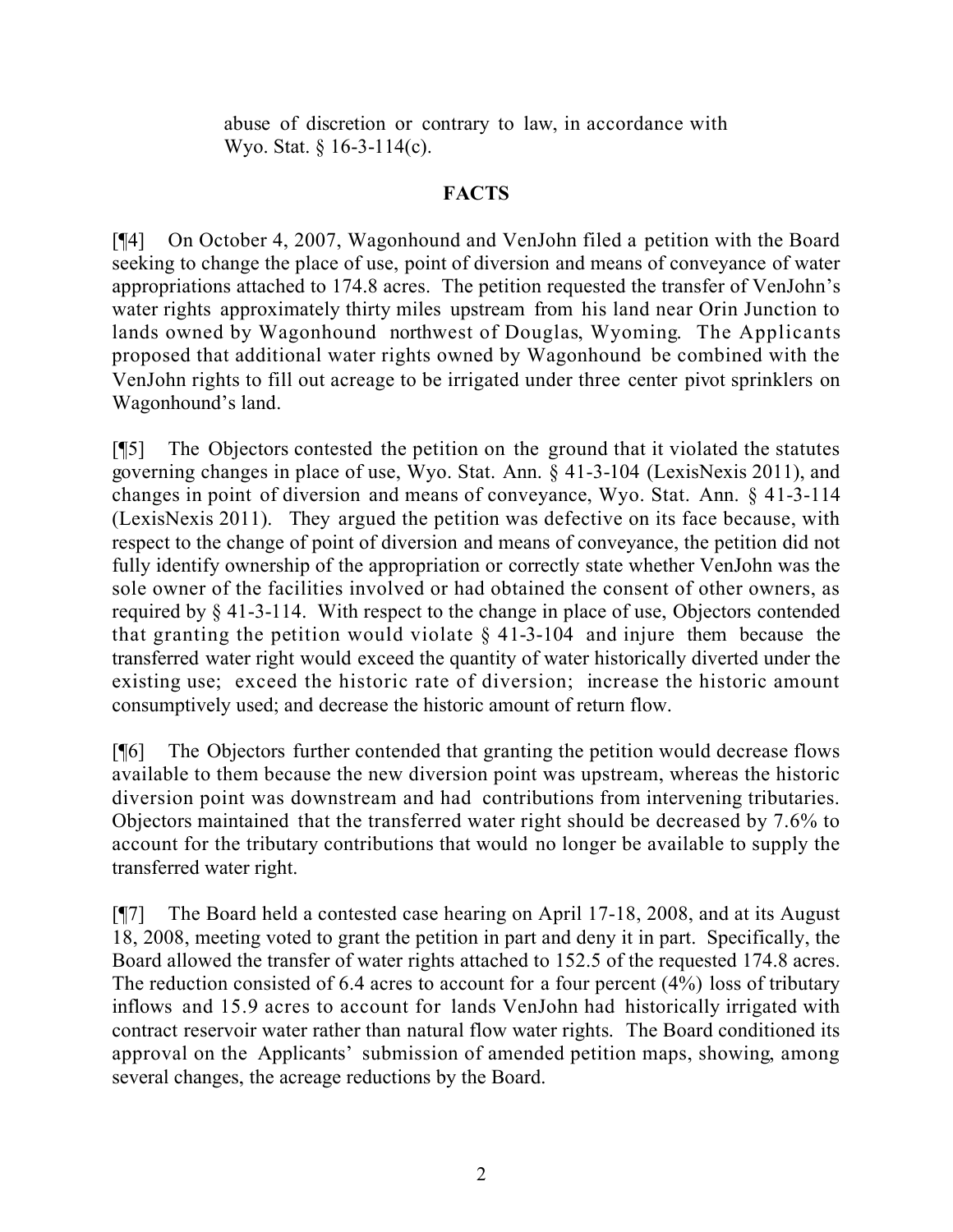[¶8] After receiving the amended maps, the Board issued its written findings of fact, conclusions of law and order. The Board concluded that, with the reductions it made to the requested water right transfer, the petitioned change of place of use "will not allow a quantity of water to be transferred which exceeds the amount historically diverted under existing uses, exceeds the historic rate of diversion, increases the historic amount consumptively used, decreases the historic amount of return flow or in any manner injures other existing lawful appropriators within the meaning of Wyo. Stat. Ann. § 41-3- 104." The Board further concluded that the change in point of diversion and means of conveyance for the petitioned water right "will not injuriously affect the rights of other appropriators within the meaning of Wyo. Stat. Ann.  $\S$  41-3-114(f).<sup>32</sup>

[¶9] The Objectors petitioned the district court for review of the Board's order, and that court upheld the Board's decision. The Objectors then appealed to this Court.

## **STANDARD OF REVIEW**

[¶10] The Wyoming Administrative Procedure Act governs our review of agency action and provides in pertinent part:

> To the extent necessary to make a decision and when presented, the reviewing court shall decide all relevant questions of law, interpret constitutional and statutory provisions, and determine the meaning or applicability of the terms of an agency action. In making the following determinations, the court shall review the whole record or those parts of it cited by a party and due account shall be taken of the rule of prejudicial error. The reviewing court shall:

> (ii) Hold unlawful and set aside agency action, findings and conclusions found to be:

> > (A) Arbitrary, capricious, an abuse of discretion or

 $\overline{a}$ 

 $2$  Although not raised as a separate issue on appeal, the Objectors assert that the Board's findings of fact and conclusions of law are not sufficiently detailed to comply with the Wyoming Administrative Procedure Act. Wyo. Stat. Ann. § 16-3-110 (LexisNexis 2011) states: "A final decision . . . in a contested case shall be in writing . . . . The final decision shall include findings of fact and conclusions of law separately stated. Findings of fact if set forth in statutory language, shall be accompanied by a concise and explicit statement of the underlying facts supporting the findings." We agree that the findings of fact in this case are quite general and a more detailed recitation of the facts would have assisted our review of the case under the relevant statutory factors. However, the findings are not so deficient as to prevent us from determining the grounds upon which the Board reached its conclusions. *Compare, Billings v. Wyoming State Bd. of Outfitters and Prof'l Guides,* 837 P.2d 84, 86 (Wyo. 1992).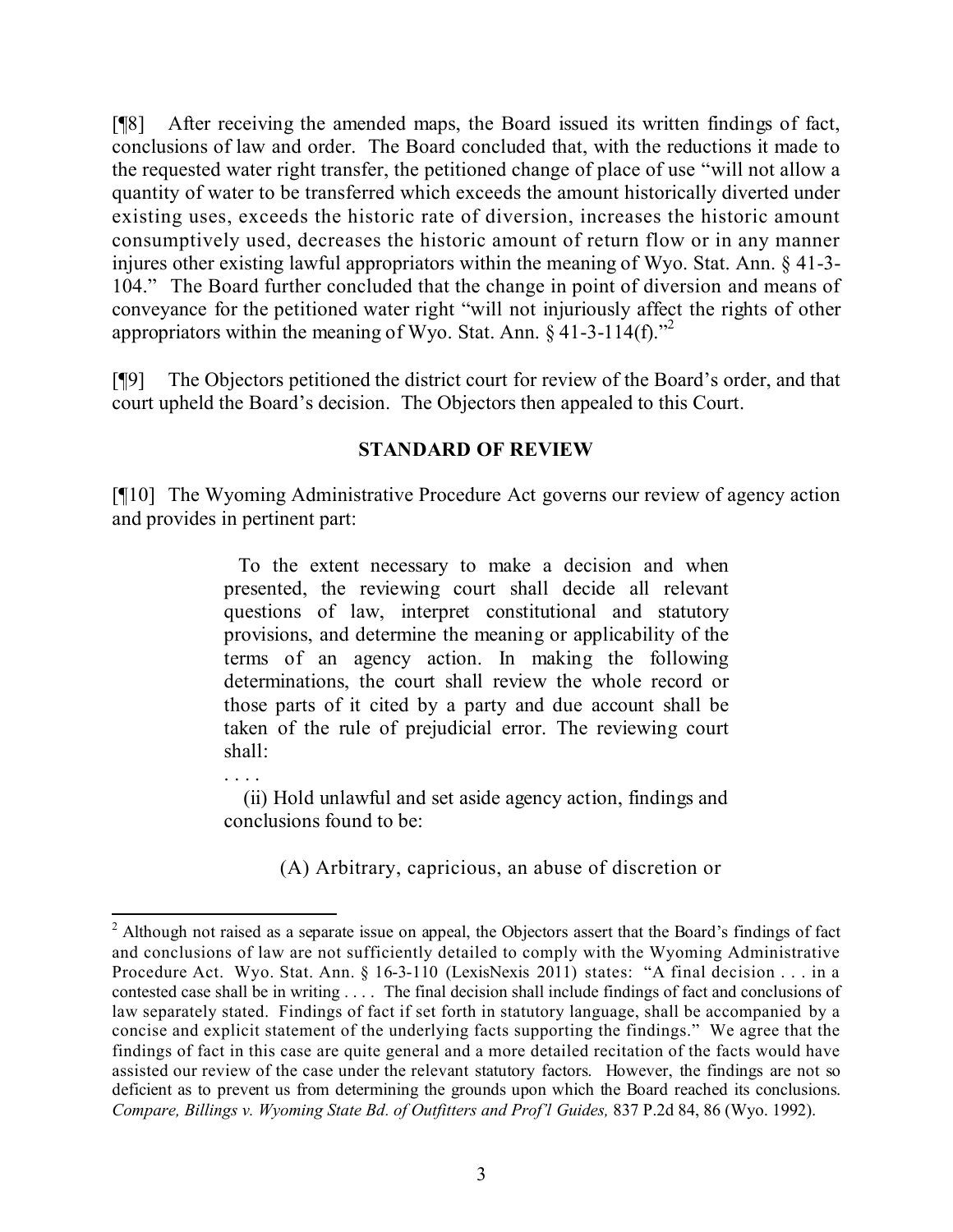otherwise not in accordance with law;

(B) Contrary to constitutional right, power, privilege or immunity;

(C) In excess of statutory jurisdiction, authority or limitations or lacking statutory right;

(D) Without observance of procedure required by law; or

(E) Unsupported by substantial evidence in a case reviewed on the record of an agency hearing provided by statute.

Wyo. Stat. Ann. § 16-3-114(c) (LexisNexis 2011).

[ $[$ [11] In accordance with § 16-3-114(c), we review the agency's factual determinations by applying the substantial evidence standard, meaning we determine whether there is relevant evidence in the entire record which a reasonable mind might accept in support of the agency's conclusions. *Dale v. S & S Builders, LLC,* 2008 WY 84, ¶ 22, 188 P.3d 554, 561 (Wyo. 2008). Our review of any particular decision turns not on whether we agree with the outcome, but on whether the agency could reasonably conclude as it did based upon all of the evidence presented. *Id.* This Court has recognized that the Board of Control has a particular knowledge and expertise in the area of water use and nonuse, and we accord deference to that knowledge and expertise in our review of the Board's factual findings. *Basin Elec. Power Co-op v. State Bd. of Control*, 578 P.2d 557, 568 (Wyo. 1978). We review an agency's conclusions of law *de novo,* and will affirm an agency's legal conclusion only if it is in accordance with the law. *Dale,* ¶ 26, 188 P.3d at 562.

## **DISCUSSION**

#### *Statutory Factors*

[¶12] Changes in place of use of water rights are governed by § 41-3-104:

(a) When an owner of a water right wishes to change a water right from its present use to another use, or from the place of use under the existing right to a new place of use, he shall file a petition requesting permission to make such a change. The petition shall set forth all pertinent facts about the existing use and the proposed change in use, or, where a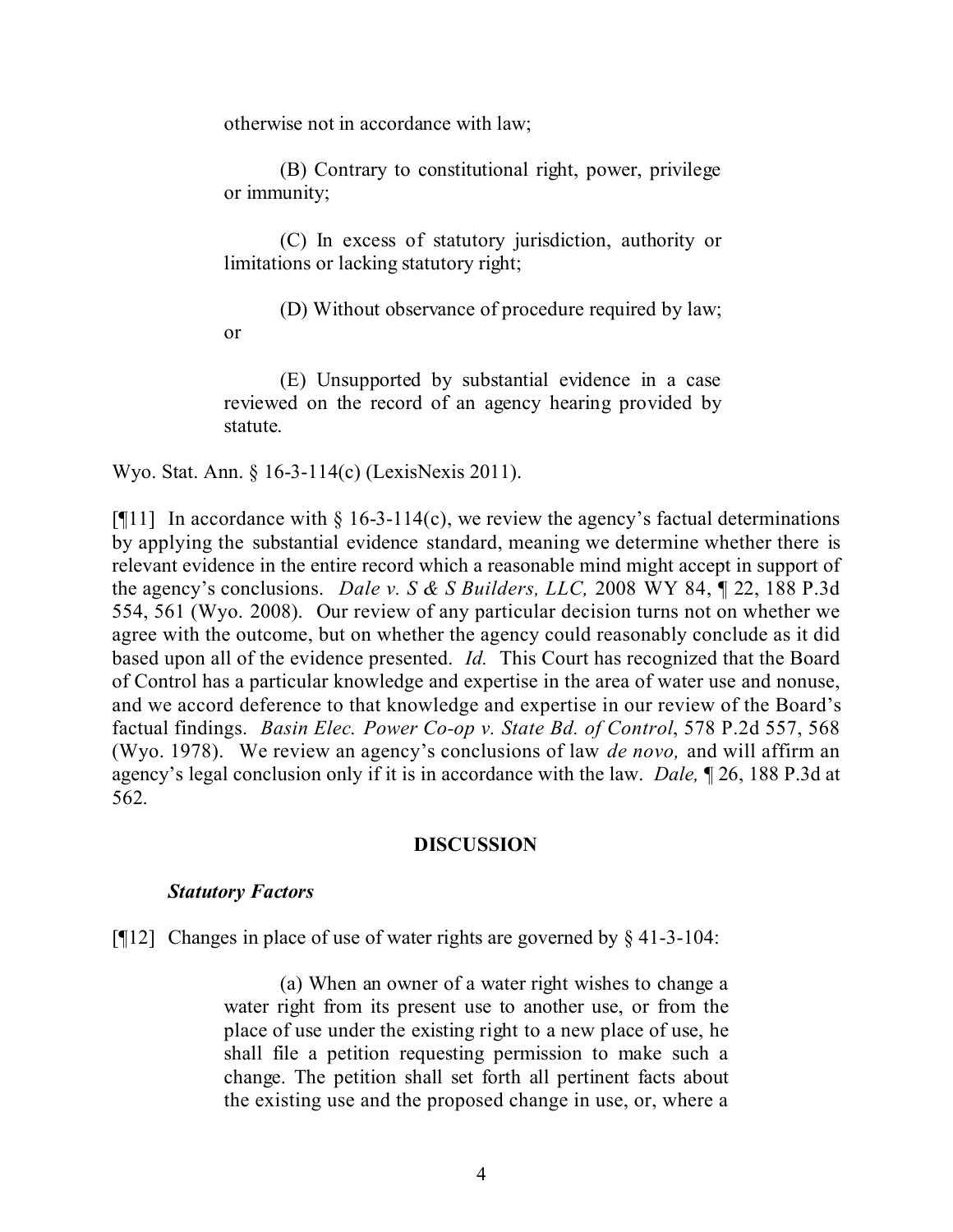change in place of use is requested, all pertinent information about the existing place of use and the proposed place of use. The board may require that an advertised public hearing or hearings be held at the petitioner's expense. The petitioner shall provide a transcript of the public hearing to the board. *The change in use, or change in place of use, may be allowed, provided that the quantity of water transferred by the granting of the petition shall not exceed the amount of water historically diverted under the existing use, nor exceed the historic rate of diversion under the existing use, nor increase the historic amount consumptively used under the existing use, nor decrease the historic amount of return flow, nor in any manner injure other existing lawful appropriators.* The board of control shall consider all facts it believes pertinent to the transfer which may include the following:

(i) The economic loss to the community and the state if the use from which the right is transferred is discontinued;

(ii) The extent to which such economic loss will be offset by the new use;

(iii) Whether other sources of water are available for the new use.

(emphasis added). A change in place of use obviously also necessitates changes in point of diversion and means of conveyance which are governed by § 41-3-114. Section 41-3- 114(f) states that "[n]o petition shall be granted if the right of other appropriators will be injuriously affected."

[ $[13]$ ] Starting with the first two  $\S$  41-3-104 factors, the quantity of water historically used and the historic rate of diversion, the Objectors noted that the diversion rate of the allowed 1 cubic foot per second (cfs) per 70 acres for 174.8 acres would allow diversion of approximately 2.5 cfs. They then argued that, if Wagonhound diverted at that rate for the entire irrigation season (which they quantified at 153 days), it could divert as much as 750 acre feet of water. Because the evidence demonstrated that the historical diversion average for the VenJohn property was 422 acre-feet for the eleven preceding years, Wagonhound could potentially divert significantly more water under the transferred right than VenJohn had historically diverted. The Objectors' expert, Gordon Fassett, opined:

> Q. And what is the potential amount that could be diverted at the new point of diversion if this transfer were allowed?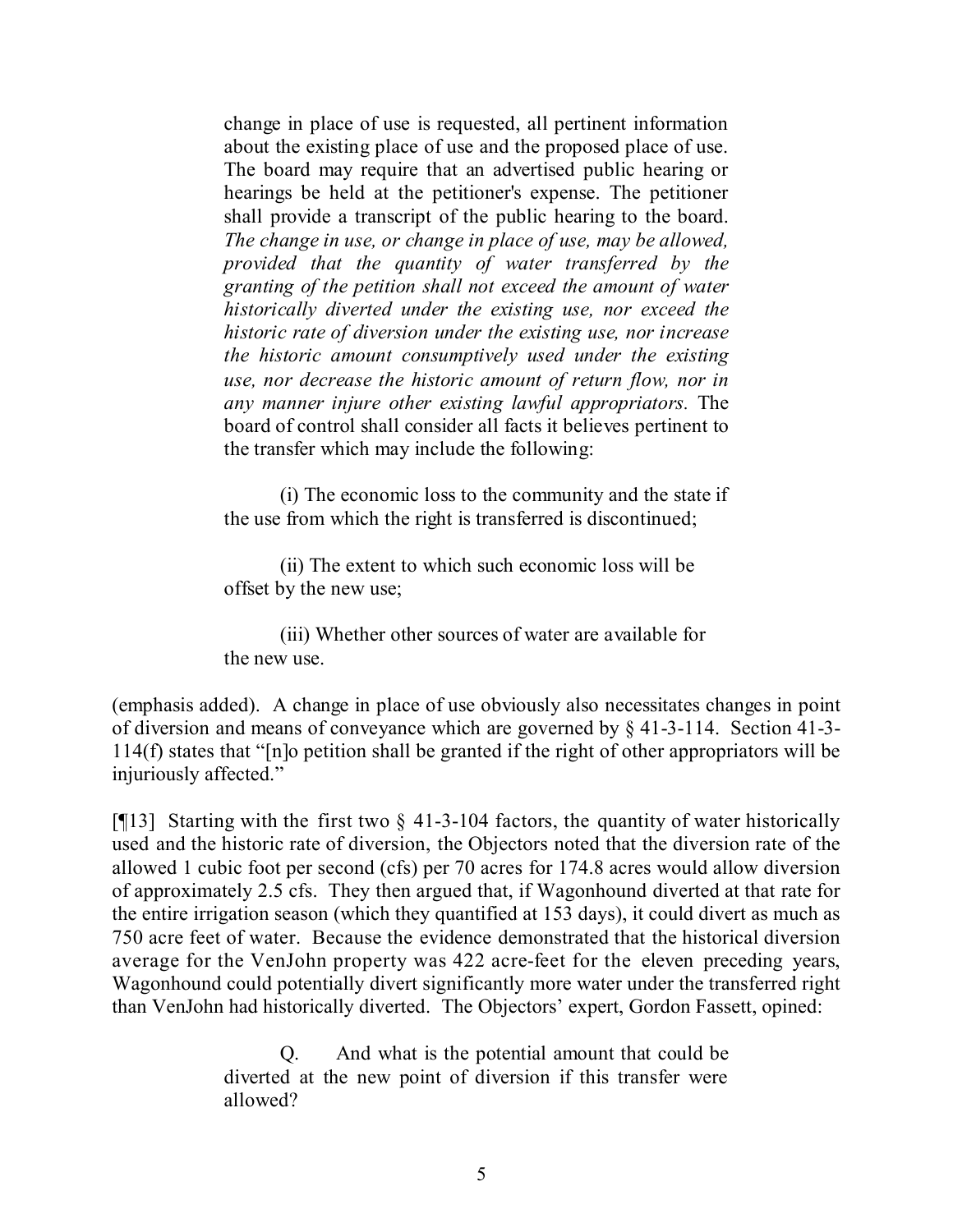A. Well, at maximum, for the full irrigation season from May 1 through September 30, if you do the math of 2.5 cfs each and every day throughout that whole period, it's about 750 acre-foot for the 1-to-70 amount. And, of course, they would be entitled to surplus of water as well, which could potentially double that.

Q. Double that to 1,500 acre-feet for an irrigation season?

A. For the full season. That would be correct.<sup>3</sup>

[¶14] The Objectors' argument depends on the transferred water right being diverted at the maximum rate every single day of the irrigation season. The argument falters because the diversion of water at the maximum rate every day during a hypothetical 153 day irrigation season is an unlikely, if not impossible, scenario. Mr. Fassett himself testified that he is not aware of any irrigators in the county that divert at their full rate of diversion every day of the irrigation season.

[¶15] Dustin Ewing, Wagonhound's business manager, testified regarding the Objectors' concern that Wagonhound would divert water at the maximum rate:

> Q. Is it the intent of Wagonhound to use those water rights to irrigate any more acres than Mr. VenJohn is irrigating?

A. No.

Q. Is it the intent of Wagonhound to divert water from the river at any greater rate than Mr. VenJohn is?

A. I see no reason for it.

Q. Do you know of any reason why Wagonhound would use a greater quantity of water for irrigation than Mr. VenJohn is using?

A. No, . . . they're the exact same pivots. In fact, it's our goal to bring up the same pivots used at the VenJohn to use on the Wagonhound property.

[¶16] Doyl Fritz, Applicants' expert who reviewed the historic operations at both the VenJohn and Wagonhound properties, testified there would be no reason for such an increase in diversion:

<sup>&</sup>lt;sup>3</sup> The reference to the "double" appropriation is to surplus water rights allowed under Wyoming statutes when the natural flow of the stream exceeds the existing appropriations. Wyo. Stat. Ann.  $\S$ § 41-4-317 through 324 (LexisNexis 2011).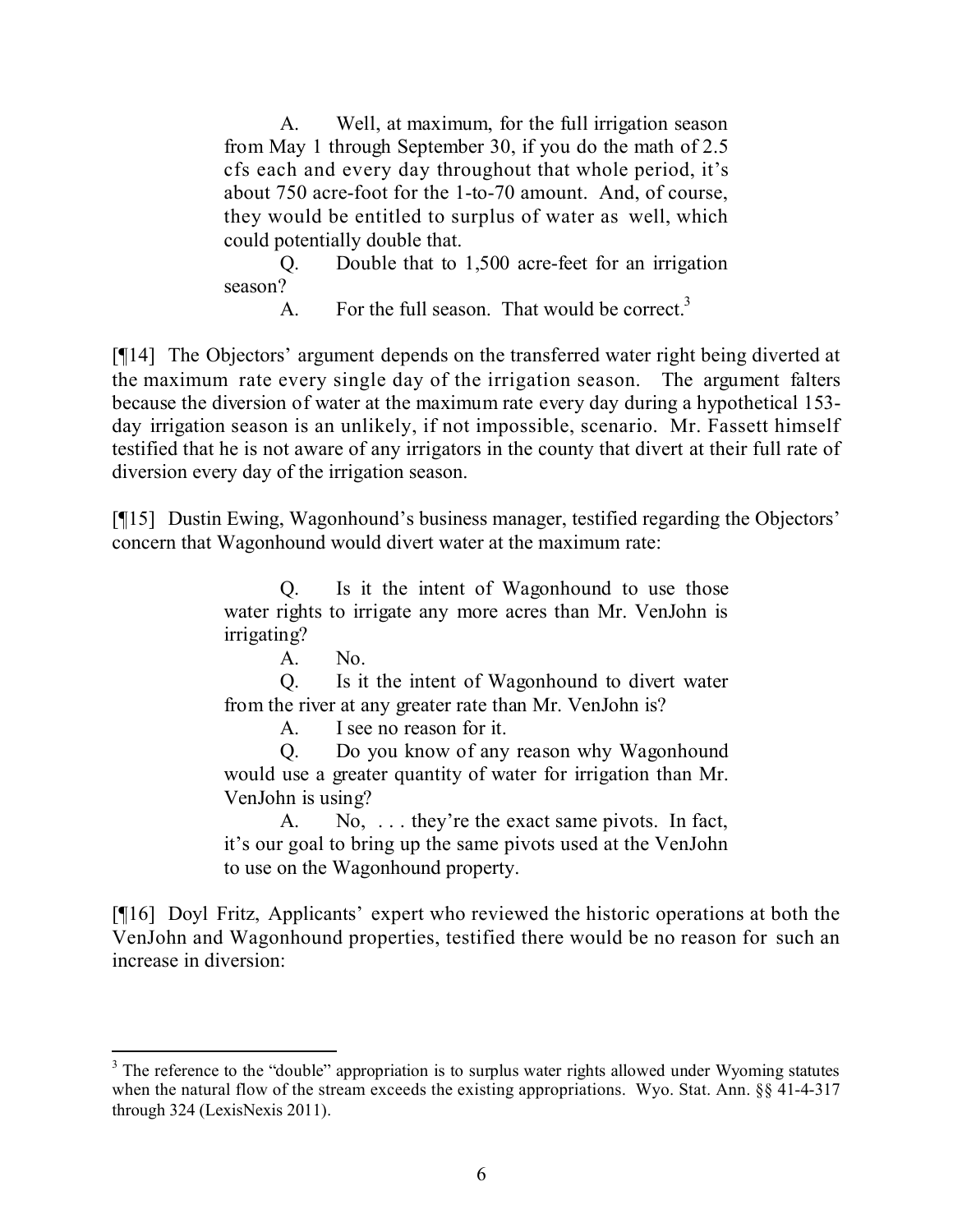I'm looking at [Wagonhound's] system out there, and they've got a good system. They operate it very well, and they show what those historic diversions are. While they could pump more water just because they could, it doesn't make sense. It costs money, doesn't increase crop yields, and there would be no reason to do that.

[¶17] In determining the amount of VenJohn's historical use available to transfer to Wagonhound, the Board relied upon evidence of the amount of acreage historically irrigated and the statutory diversion rate of 1 cfs per 70 acres. *See generally*, Wyo. Stat. Ann. § 41-4-317 (LexisNexis 2011). The evidence included the pump diversion records, the State's five year base maps showing actual irrigated acreage from 2002 through 2006, aerial infrared photographs showing evidence of irrigation on VenJohn's land, VenJohn property water usage records for 2007, and testimony by Mr. VenJohn and Greg Richendifer, Wagonhound's farm manager, confirming irrigation activities from 1998 through 2007 on the VenJohn property.

[¶18] Mr. VenJohn stated he grew crops on his land each year, including typical harvests of over 5 tons of alfalfa per acre. He testified that he flood irrigated "150-plus acres" of his property from the time he purchased it in 1998 until he installed pivot sprinklers in 2003. After the sprinklers were installed, he irrigated the full 174.8 acres each year from 2003 through 2006. Mr. VenJohn used his water rights each year from the end of April until late August or September, applying the appropriate amount of water to fit the crops' needs, including the double appropriation when it was available. Mr. Richendifer oversaw the irrigation of the VenJohn property in 2007 and testified that the entire acreage was irrigated.<sup>4</sup>

[¶19] Mr. Fritz testified that the actual amounts diverted under any water right in different seasons will vary depending on amounts of precipitation, other climate conditions, crop choice and application methods. In fact, the evidence showed that, over a ten year period from 1997 through 2007, VenJohn diverted significantly different amounts of water, ranging from a low of 178 acre feet in 1998 to a high of 717 acre feet in 2006. Even though the diverted amounts changed from year to year, the water was still applied to the acreage annually.

 $\overline{a}$ 

<sup>4</sup>The Objectors assert that prior to 2007 VenJohn was only legally entitled to irrigate 148.7 of the 174.8 acres, and the Applicants could not, therefore, establish historical irrigation of the 26.1 acres that were not properly included in VenJohn's appropriation. This assertion is based upon the Board's approval in 2007 of VenJohn's 2006 petition to change the place of use to recognize the area actually irrigated by pivots installed in 2003. The Board took administrative notice of the 2006 proceeding in the present action. The Objectors' argument regarding this matter seems to be, in part, a collateral attack on that earlier proceeding; however, they do not explain the legal basis for such an attack. Therefore, we will not further address it. Ultimately, the Applicants established that the entire 174. 8 acres had been irrigated since 2003 and the Board had authorized that use through its approval of VenJohn's 2006 petition.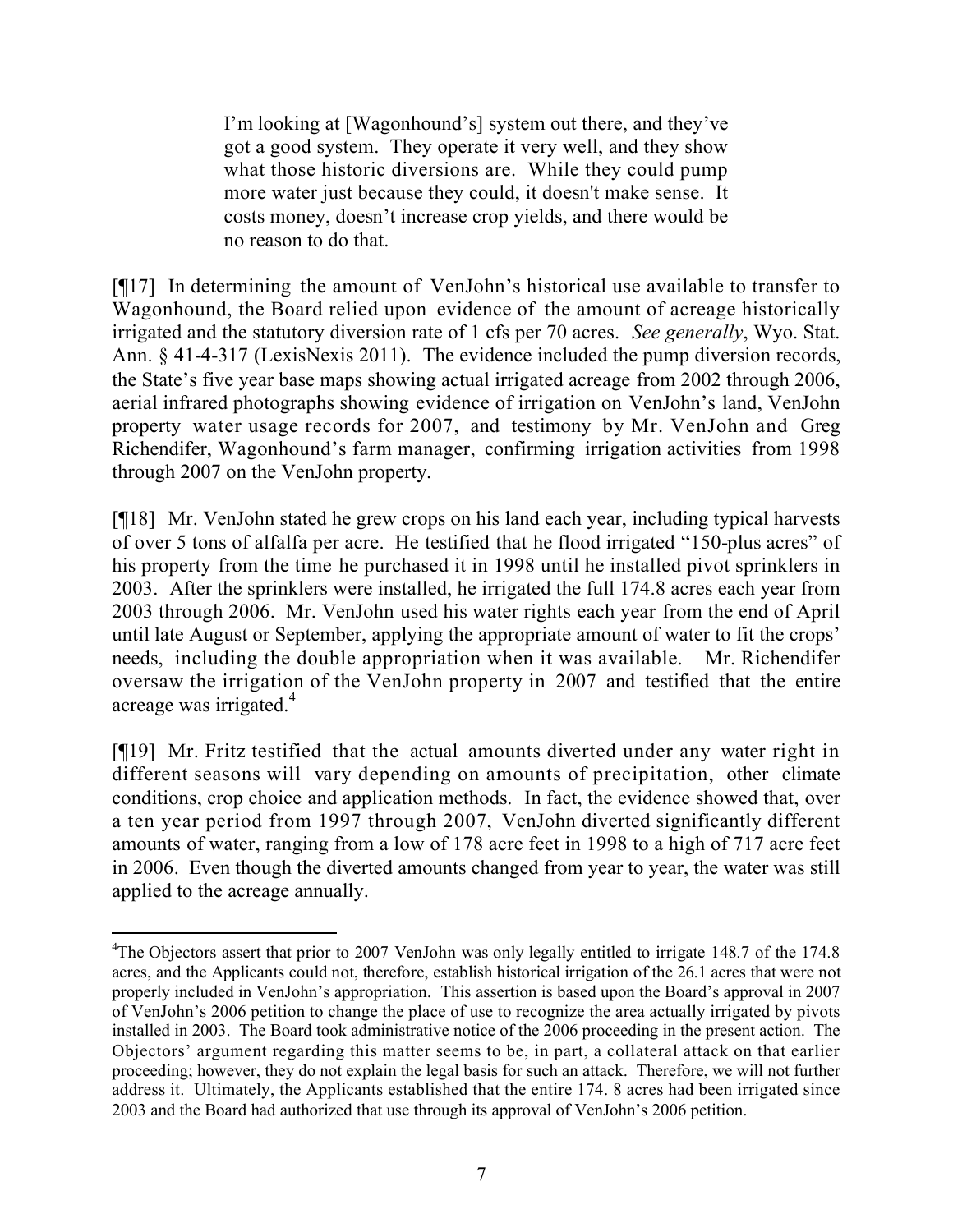[¶20] The Board's decision to consider the historical use question from the standpoint of acreage historically irrigated, rather than a total volume of water which could be diverted if exercised at the maximum amount for the entire irrigation season, is consistent with the concept of the "duty of water" which was discussed in *Basin Electric,* 578 P.2d 557. The duty of water is described generally as

> "that measure of water, which, by careful management and use, without wastage, is reasonably required to be applied to any given tract of land for such period of time as may be adequate to produce therefrom a maximum amount of such crops as ordinarily are grown thereon. It is not a hard and fast unit of measurement, but is variable according to conditions."

*Id.* at 564, quoting *Farmers Highline Canal & Reservoir Co. v. City of Golden,* 272 P.2d 629, 234-35 (Colo. 1954).

[¶21] Using the actual amount of acres irrigated as the means of measuring historic use, the Board reduced the transferred amount by 15.9 acres to account for acreage not historically irrigated by VenJohn using its natural flow rights. The evidence established that, in all but one year, the 15.9 acres had been irrigated with contract reservoir water. The Board's denial of a transfer of those acres, together with the 6.4 acre reduction for loss of tributary inflows (discussed *infra*), resulted in a reduction of the allowed diversion rate from 2.5 cfs to 2.18 cfs (152.5 acres divided by 70 to account for the 1 cfs per 70 acre statutory diversion rate). Deferring to the Board's expertise in matters of water use and non-use, we see no error in its decision to use actual acreage irrigated rather than the average amount of water diverted as the means for determining VenJohn's historic use. Thus, the evidence of VenJohn's historic use of its water right and Wagonhound's typical irrigation procedures provided substantial evidence in support of the Board's decision that, as reduced, the transferred water right will not "exceed the amount of water historically diverted under the existing use, nor exceed the historic rate of diversion under the existing use." Section 41-3-104.

[ $[$ [22] The third factor identified in § 41-3-104 is consumptive use. Under the statute, the transfer shall not "increase the historic amount consumptively used under the existing use." *Id.* In *Basin Electric,* 578 P.2d at 567, we recognized that "the concept of consumptive use has been consistently limited to the amount of water, less other contributing sources of water, which will result in the successful growing of a crop." The proposed change in place of use would take water used for irrigation of crops under pivot sprinklers at the VenJohn property and transfer it to irrigation of crops under pivot sprinklers at the Wagonhound property. Mr. Fritz investigated the consumptive uses at both the VenJohn and Wagonhound locations and concluded that consumptive use at both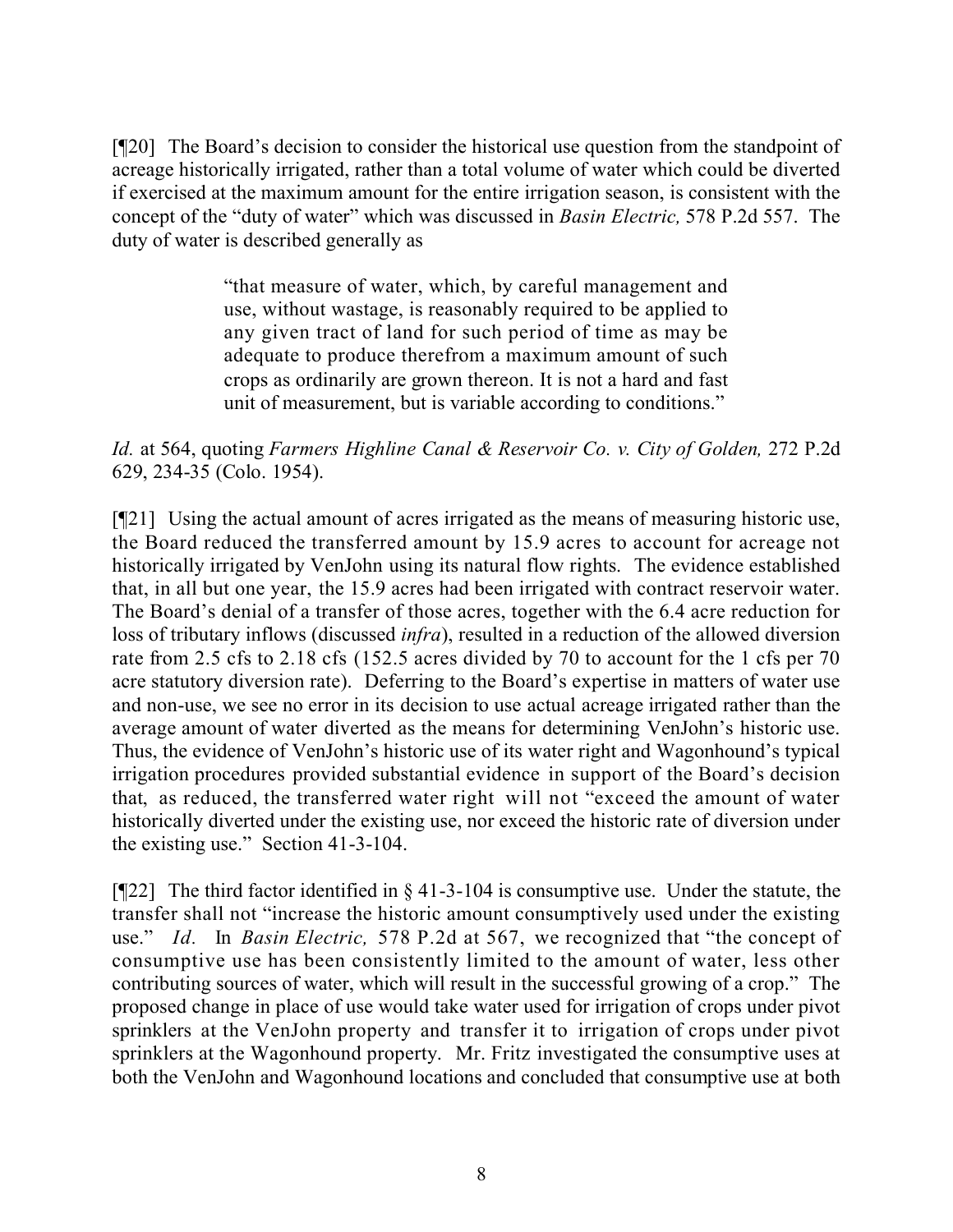properties was the same for crop irrigation, noting similarities in latitude, elevation, crops, application methods, and soil types.

[¶23] The Objectors do not dispute this, but instead argue that Wagonhound has a complex irrigation system that will allow it to divert continuously at the maximum rate "with no effort being made to ensure that the VenJohn water is actually applied to the land to which it is attached."

> In other words, Wagonhound does not care whether the "VenJohn" water is applied to the lands they have identified as receiving that water. Wagonhound will instead apply that water to any one of the fields that are fed with the sprawling center pivots that make up the [Wagonhound property].

[¶24] The evidence does not support the Objectors' argument. Greg Richendifer, Wagonhound's farm manager, testified:

> Q. Ms. Hageman asked you to help her calculate the amount of water that could be pumped through the VenJohn sprinklers if they're moved to the [Wagonhound property] --

 $A$   $Uh - huh$ .

Q. -- and if operated for the entire irrigation season. And I believe you and she came up with a number of approximately 750 acre-feet that could be pumped through those sprinklers at the [Wagonhound property]; is that right?

A. Yes.

Q. Would that be the same amount that could be pumped through those sprinklers at the VenJohn property?

A. Yes.

Q. Would it be your plan to pump through those sprinklers every single day season- round without a break?

A. No. You have to stop to harvest, dry up the soil.

Q. Would it be your plan to use those sprinklers consistent with the way you use sprinklers that are currently on the [Wagonhound property]?

A. It would be managed exactly the same way.

Q. Now, you were asked a little bit about controlling the flow and quantity of water through the pivot system. If you have one pivot circuit that has a right that's in priority and one that has a right that's not in priority -- in other words, that water's not available for you -- can you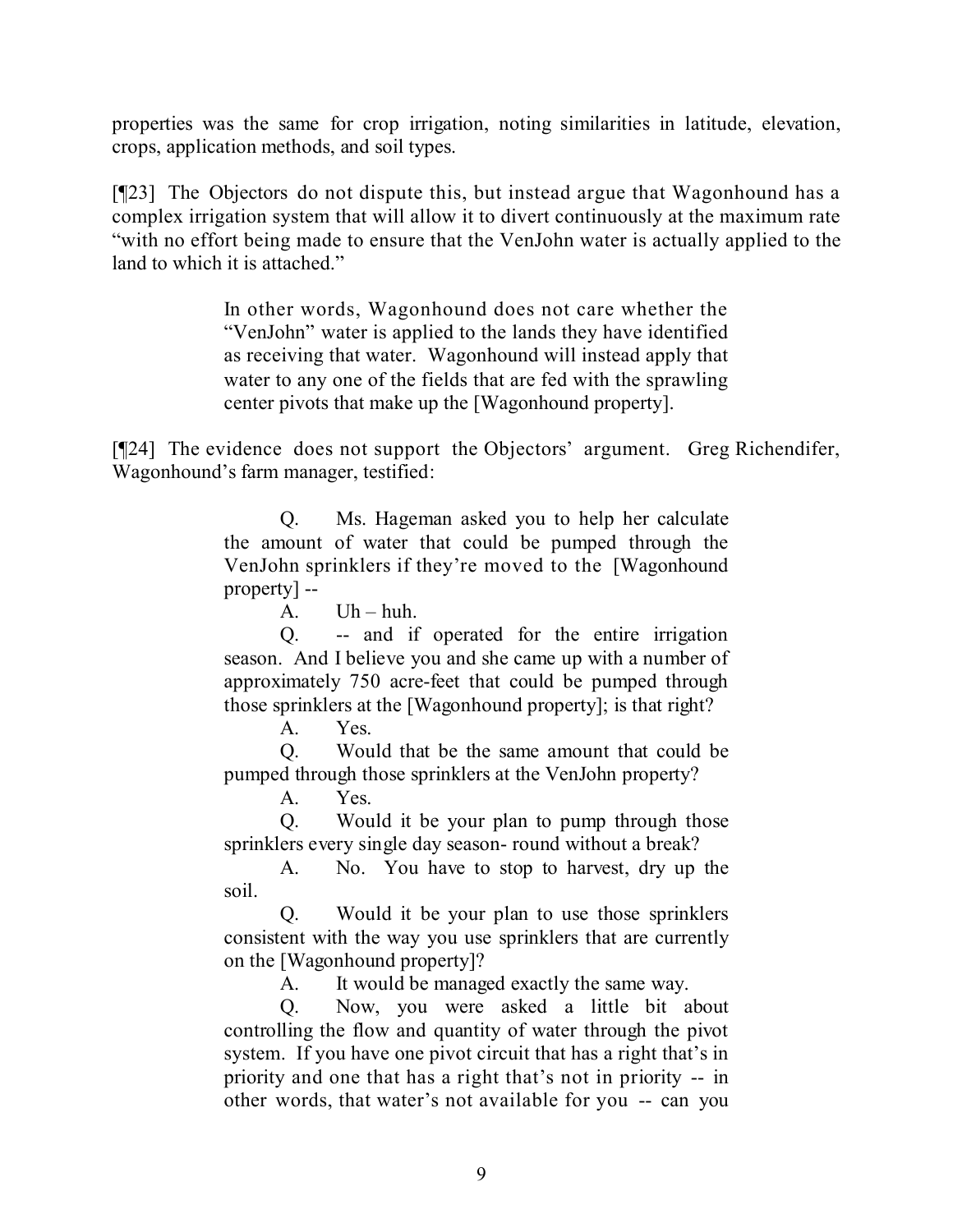control whether the water goes to the one that's in priority or the one that's not in priority?

A. Yes, we can.

Q. If you needed to decrease the flow of water to these pivots, can you do that with your system?

A. Yes, we can.

Q. If you needed to control the total quantity of water that goes to a particular area of land under a pivot, do you have the capability of doing that?

A. Yes, we do.

[¶25] The Objectors' argument that Wagonhound will improperly apply the transferred water is speculative and suggests that the water use authorities would allow misuse of water resources. We decline to accept their premise. Considering the type of land, climate and other on-the-ground factors, the evidence supports the Board's conclusion that the transfer will not result in any greater consumption of water by Wagonhound than VenJohn's operations did.

[¶26] The next § 41-3-104 factor requires that the transfer not decrease the historic amount of return flow. Return flow is related to the concept of consumptive use because the water that is not consumed returns to the river. The Objectors contend the transfer of the VenJohn water right may reduce the return flows to the river because Wagonhound diverts water into lined ponds, whereas VenJohn did not use lined ponds. They allege that the possible reduction in return flows may in turn decrease the amount of natural flow at the Orin gauge, which may in turn increase the chances that Objectors' water rights could be subjected to regulation.

[¶27] The Objectors' allegations regarding the loss of return flow are not supported by the record. VenJohn and Richendifer both testified that, while the VenJohn irrigation system was not as complex as the Wagonhound system, it was an efficient system that allowed very little runoff or return flow. Thus, the evidence showed there was very little return flow under either the VenJohn or Wagonhound operation. The Board's determinations that the transfer would not result in greater consumptive use or decrease the return flows are supported by relevant evidence which a reasonable mind might accept in support of its conclusions.

[ $[28]$ ] Finally,  $\S$  41-3-104 states that a change in place of use will not be allowed if it would in any manner injure other existing lawful appropriators and § 41-3-114 states that a change of point of diversion and means of conveyance shall not be granted "if the right of other appropriators will be injuriously affected." The Objectors argue that they will be injured by a transfer of VenJohn's water rights to Wagonhound because: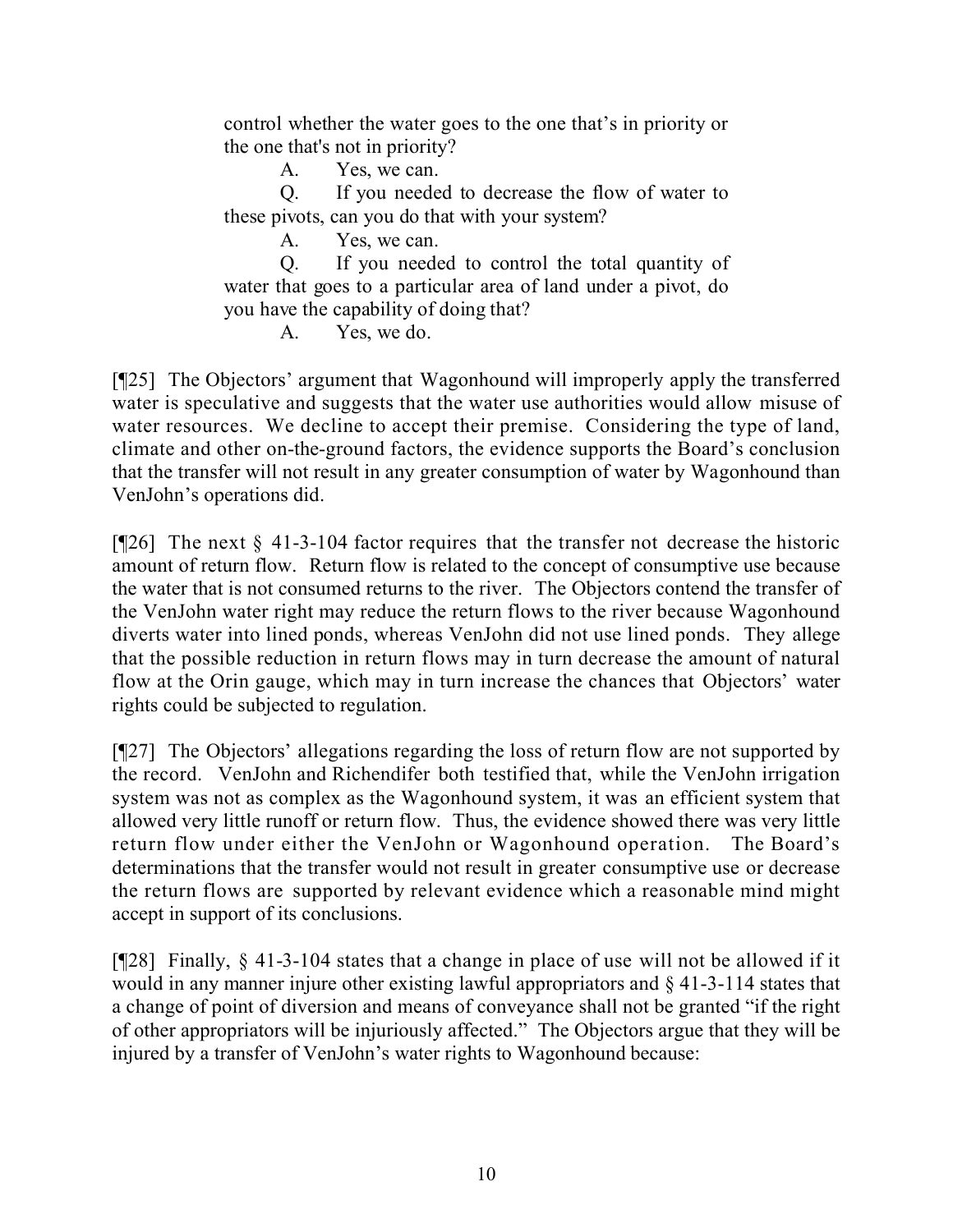[a]ny increase in diversions, any increase in water use, any increase in consumptive use, and any decrease in return flows will ricochet through the system, potentially resulting in negative natural flow, administration of the cumulative irrigation diversions in the area upstream of Guernsey, the declaration of an allocation year, and the regulation of the [Objectors].

[¶29] On the question of injury to other appropriators, the Board noted the testimony of Applicants' expert Doyl Fritz:

> [Applicants'] witness Doyl Fritz, a civil engineer with Western Water Consultants and extensive experience in petitions for change of use and place of use, outlined his investigation of the changes proposed in the Petition, and gave his assessment of its potential effects. Mr. Fritz testified that the proposed changes would not increase the likelihood of "regulation" (that is, situations where junior appropriators are required by the State Engineer's Office to temporarily discontinue their use in order to protect the rights of senior appropriators in times of water scarcity). At the conclusion of his direct testimony, Mr. Fritz gave his opinion that the proposed changes would not result in changes in the flows of the North Platte River that would be measurable or even noticeable by anyone.

[¶30] The Objectors' assertion that they would be injured by the transfer depends upon findings in their favor on the other  $\S$  41-3-104 factors. Given our conclusion that substantial evidence supports the Board's determination that the petition meets the other requirements of the statute and the specific evidence that the proposed changes would not result in any measurable changes in the North Platte River flow, we also conclude the record contains substantial evidence to support the Board's conclusion that the Objectors will not be injured by the transfer.

## *Tributary Inflows*

[¶31] The Board made a 4% reduction in the transferred water right to account for contributions from the two main tributaries above the historic diversion point, Wagonhound and LaBonte creeks, that will not be available to supply the transferred water right at the new point of diversion. The Board made the following findings in support of its reduction: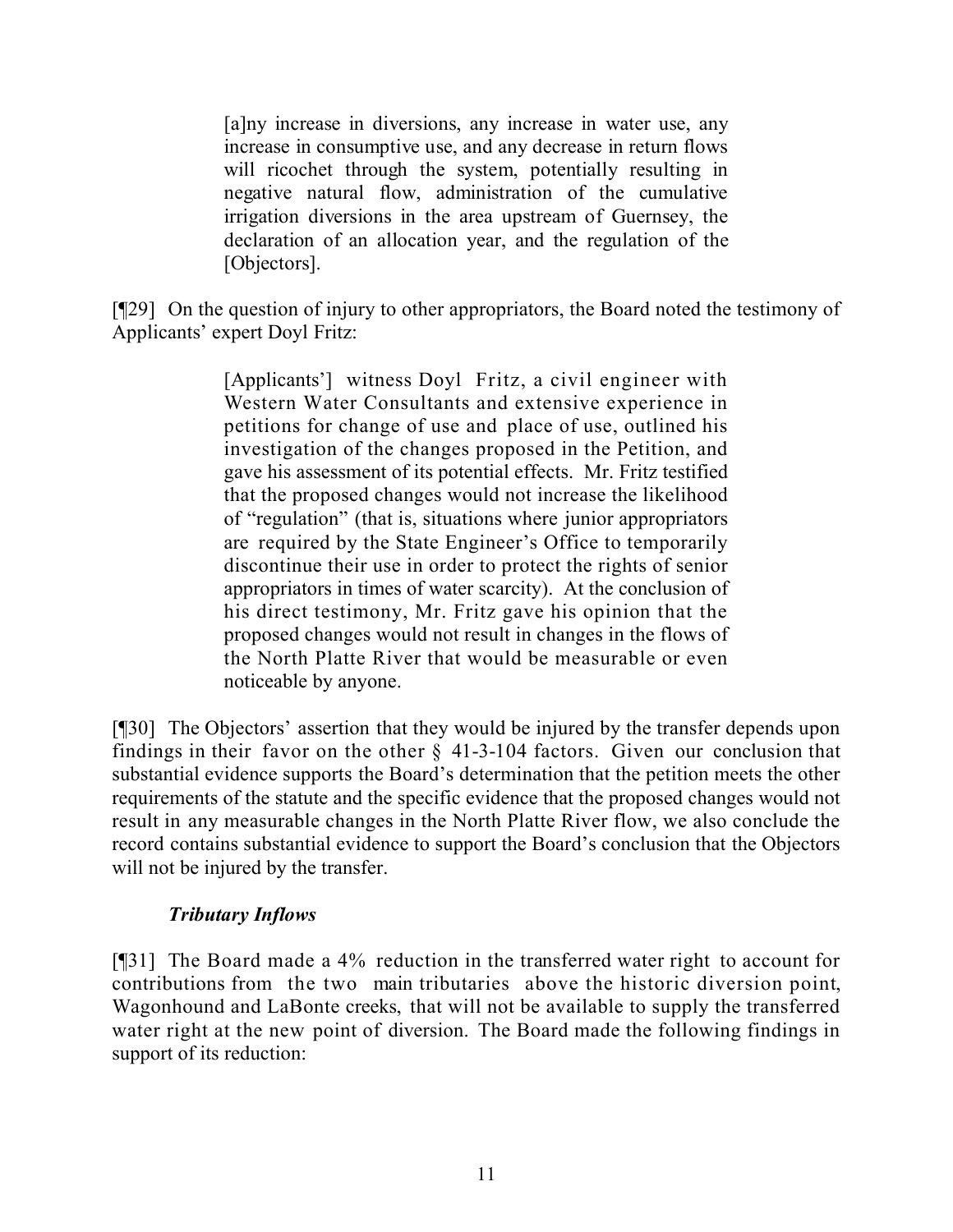28. THAT upon his consideration of the USGS data, Mr. Fassett estimated that 7.6% of the annual historic flow available from the North Platte River at Petitioner VenJohn's record diversion point, located near the North Platte River at Orin g[u]age, is contributed by LaBonte and Wagonhound Creeks.

29. THAT the [Applicants]' consulting expert, Mr. Doyl Fritz, reviewed available data pertaining to relevant flows and testified that it is difficult to make an estimate of the percentage contribution of Wagonhound and LaBonte Creeks, since the g[u]aging history for both ends in 1969, and there is not a lot of coincident period of record. He testified that the data and records do show that, for both creeks in August and September, there were periods of "zero flow." He also testified that using an average, as opposed to a median, flow rate is not a valid method of comparison. It was his view that determining the normal tributary inflows from Wagonhound and LaBonte Creeks (by "averaging" their flows for an entire year) is statistically misleading. Mr. Fritz offered his opinion that the use of "median or some other measure" would be a more applicable method (to determine tributary contributions). He testified that, "You can have nine years of zero flow and one year of 10,000 and your average would be 1,000 acre-feet per year but in nine years you have nothing."

30. THAT Mr. Fassett acknowledged that there is a difference between "average" and "median" flows on crossexamination, but indicated that he preferred to use "long-term averages" to "avoid any single-year bias."

31. THAT [Objectors'] Exhibit 36 averages the tributary inflows for Wagonhound Creek and LaBonte Creek by day for selective years. [Objectors'] Exhibit 114 uses the daily average derived from [Objectors'] Exhibit 36 to produce a calculated average monthly flow rate for Wagonhound Creek and LaBonte Creek. [Objectors'] Exhibit 114 compares the long-term monthly averages derived from selective years included in these tributary data to the average monthly natural flows of the North Platte River between 1997 and 2007. None of the years, 1997 through 2007, included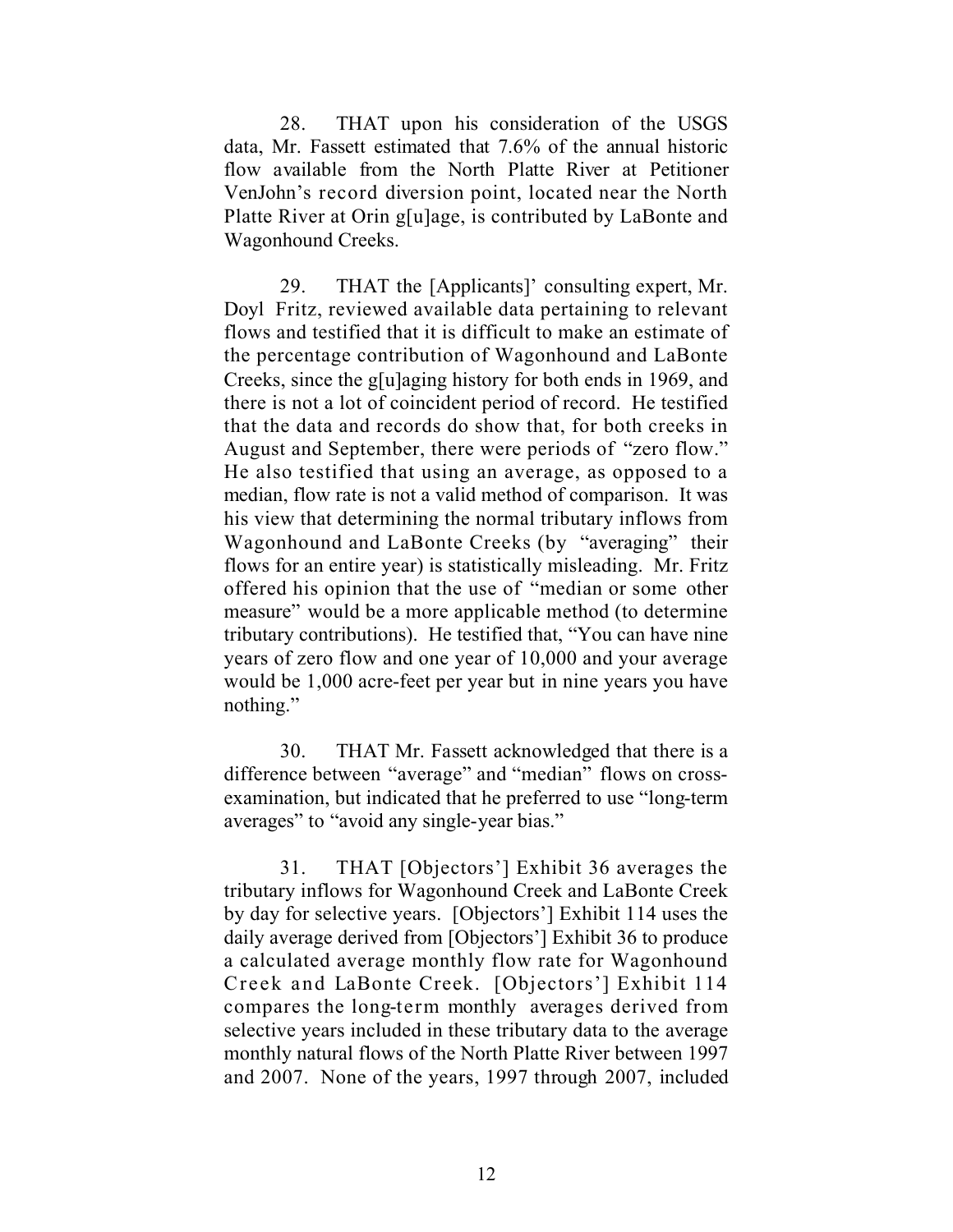within these tributary data in [Objectors'] Exhibit 114 are included within the USGS data.

32. THAT having considered the competing evidence and views expressed by the parties' expert witnesses, its own files relating to this matter, and drawing upon its practical experience with similar petitions for change of use and/or place of use with associated change of point of diversion, the Board determined that a 4% tributary inflow from LaBonte and Wagonhound Creeks to the North Platte River is a reasonable estimate of the supply contributed by the principal intervening tributaries during the irrigation season for use at the existing point of diversion, which is downstream of these two (2) previously-g[u]agued creeks. The new points of diversion will be above both creeks. Accordingly, the Board determined that, if it decided to approve the change of point of diversion, it should assess a reduction of 6.4 irrigated acres (that is, the 174.8 acres sought less the 15.9 acres discussed in Findings of Fact Nos. 33 and 34, below, for a total of 158.9 acres multiplied by a factor of 4%). The Board considers a 4% reduction in acres, to account for tributary inflow, a reasonable estimate of the supply which will not be available at the new point of diversion as a result of moving the point of diversion upstream of those tributaries, as requested by [Applicants].

[¶32] The Objectors had requested a 7.6% reduction in accordance with Mr. Fassett's testimony and on appeal challenge the Board's 4% reduction. However, Mr. Fassett acknowledged that the 7.6% figure was an estimate based on average tributary contributions that are higher early in the irrigation season and "very modest" late in the season. Additionally, the years from which the data was extracted for that average were selected years before 1969.

[¶33] The Applicants, on the other hand, presented evidence that measurements of the flow of the North Platte River above and below the tributaries indicate they did not contribute in any material fashion to the total flow of the river. There was also evidence presented at the hearing indicating that the flow of Wagonhound Creek during the preceding five years was insufficient to fulfill even the permitted appropriations on the creek. Given the conflicting evidence and the difficulty in calculating the tributary contributions with any degree of precision, the Board's decision to rely on its own expertise and apply a 4% reduction to account for the tributary inflows was appropriate. *See generally*, *Basin Electric,* 578 P.2d at 568.